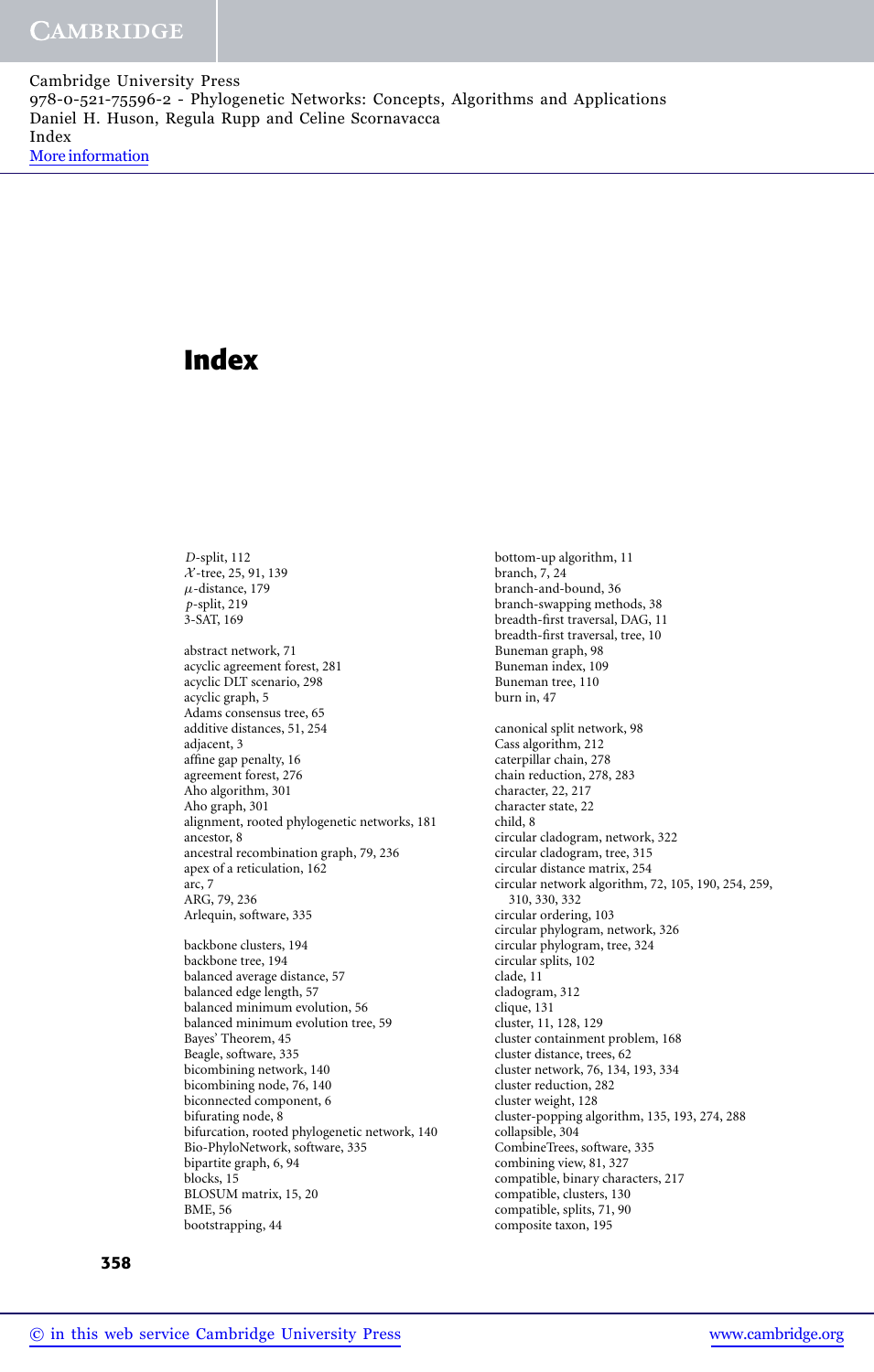## 359 Index

condensed multiple alignment, 216 connected component of a graph, 6 connected graph, 6 Consecutive Ones problem, 103 consensus cluster network, 274 consensus split network, 266, 332 consensus super cluster network, 275 consensus tree, 265 contact edge, 327 contained tree, split network, 121 contraction, edge, 6, 27 contraction, split, 121 convex hull, 187, 219 convex hull algorithm, 72, 101, 187, 253, 332 cut edge, 6 cut node, 6 cycle, 5 DAG, 8, 70 DAG traversals, 10 data-display network, 71 decomposable distance matrix, 119 decomposable set of clusters, 151 decomposition property, 151 decomposition, divide-and-conquer, 156, 194 degree of a node, 5 deletion, 14 Dendroscope, software, 77, 81, 82, 193, 202, 215, 299, 328, 331, 334 dense rooted triples, 304 descendant, 8 digraph, 4 directed acyclic graph, 8 directed cycle, 5 directed edge, 4 directed graph, 4 directed path, 5 displayed cluster, 129 displayed tree, 144 displayed trees distance, softwired networks, 177 distance function, 50 distance matrix, 50, 250 distance-based methods, 50 distances represented by splits, 251 distortion of a split, 274 divide-and-conquer, decomposition-based, 195 DLT, 289 DLT scenario, 294 duplication–loss, 291

edge, 3 edge assignment map, 151, 159 edge coloring, 93 edge length, 323 edge weight, 323 edge-weighted tree, 27 edit distance, 14 EEEP, software, 335 embedded network, 140 evolutionary network, 71 explicit network, 71

FastME, 59 Felsenstein's algorithm, 43 finite metric space, 122 fit, split decomposition, 119 Fitch algorithm, 34 Fitch-Hartigan, 34 flat prior, 45 four-point condition, 51 gall, 156 galled network, 162, 201, 334 galled tree, 156, 240 GalledTree, software, 336 Gamma distribution, 31 gap extension penalty, 17 gap open penalty, 17 gap penalty, 16 gaps, 14 gene duplication, 289 gene loss, 289 gene phylogeny, 289 general time reversible model, 31 geodesically pruned quasi-median network, 232 global alignment, 17 guide tree, 21, 316 Hamming distance, 33, 50 haplotype, 75, 216 haplotype network, 75 hardwired, 76, 193 hardwired cluster distance, 173 hardwired clusters, 146 hardwired interpretation, 147 hardwired network, 148 Hasegawa–Kishino–Yano model, 31 Hasse diagram, 133, 243 homologous, 13, 20 horizontal gene transfer, 289 HybridInterleave, software, 336 hybridization network, 77, 275, 335 identifiable models, 32 identity, 172 immediate dominator, 142 in-edge, 4 incident, 3 incomparable, 292 incomparable edges, 9 incomparable nodes, 9 incompatibility graph, 91, 130 incompatible, binary characters, 217 incompatible, clusters, 130 incompatible, splits, 90 indegree, 4 indistinguishable networks, 172 induced clusters, 129 induced graph, 5 induced phylogenetic network, 143 induced phylogenetic tree, 61 induced splits, 88 infinite sites, 235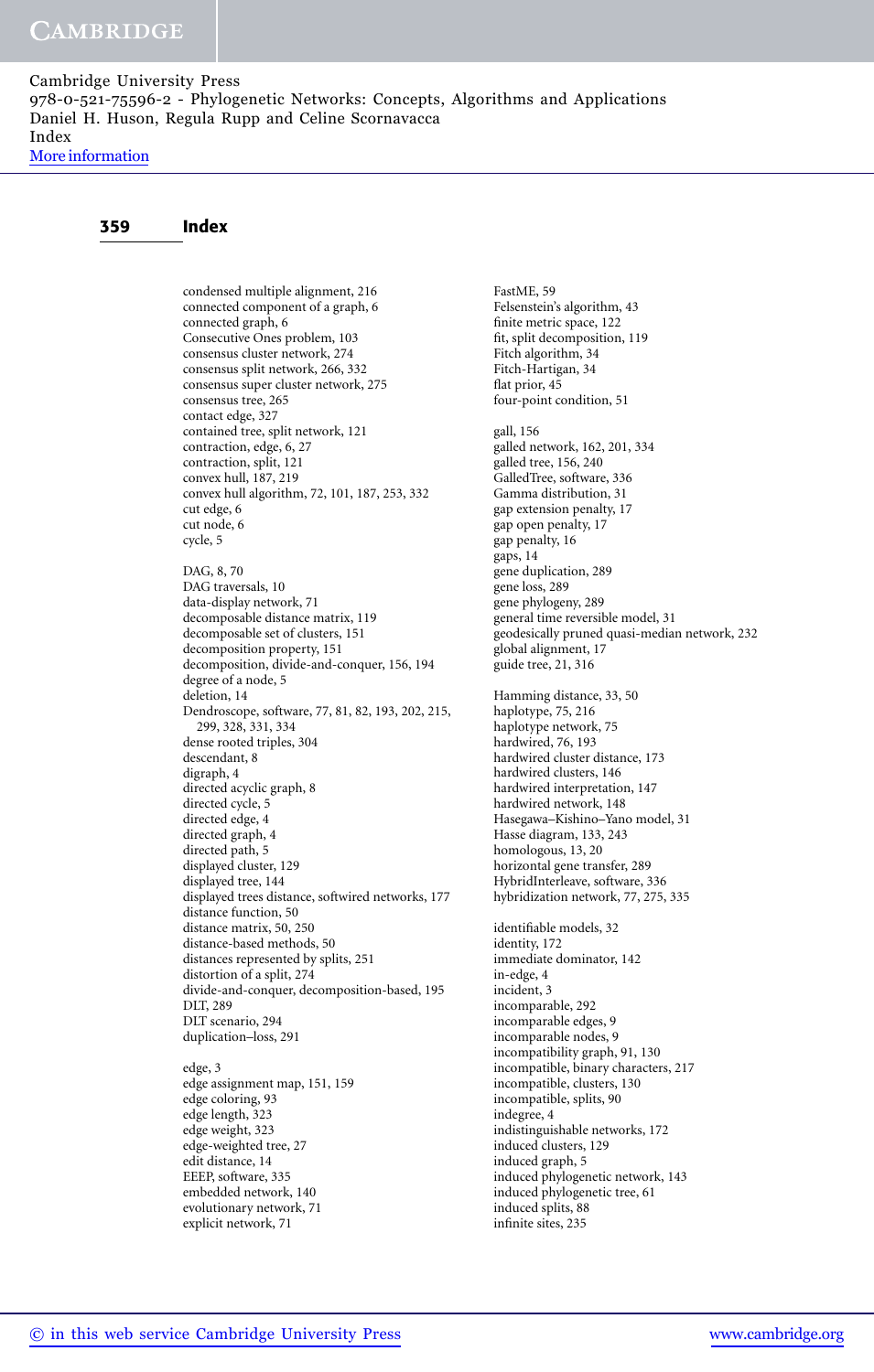[More information](http://www.cambridge.org/9780521755962)

#### 360 Index

inner circular cladogram, tree, 316 inorder traversal, tree, 10 insertion, 14 internal node, 7 isolation index, 111 isomorphic rooted networks, 177 isomorphism distance function, 178 Jukes-Cantor model, 29 Jukes-Cantor transformation, 51 jungle, 337 Kuratowski map, 125

large parsimony problem, 35 LCA, lowest common ancestor, 140 leaf node, 7, 139 length, edge, 26 level of a node, 313 level, rooted phylogenetic network, 160 level-*k* network, 160, 303, 334 LEVEL2, software, 336 linear gap penalty, 16 local algorithm, 47 local alignment, 18, 19 local-tree graph, 237 lower edge, 9 lower node, 8 lowest common ancestor, 140, 292 lowest common ancestor, taxa, 64 lowest stable ancestor, 142 LSA consensus tree, 65, 143 LSA tree, 142, 318 LSA<sup>\*</sup> tree, 318

majority consensus tree, 64, 265, 335 Markov chain Monte Carlo, 46 MARLON, software, 336 matching, 182 Max Clique, 131 maximum acyclic agreement forest, 281 maximum agreement forest, 278 Maximum Compatibility problem, 131 maximum likelihood estimation, 40 maximum parsimony method, 33, 272 maximum parsimony problem, 33 maximum weighted matching, 182  $MC<sup>3</sup>$ , 48 MCMC, 46 median closure, 220 median network, 220, 332, 333 median sequence, 220 median-joining, 227, 332, 333 metric, 50 Metropolis-coupled Markov chain Monte Carlo, 48 Metropolis–Hastings algorithm, 46 minimum galled network, 164 minimum galled tree, 157 minimum spanning network, 229, 332, 335 minimum spanning tree, 229

MLE, 40 model of sequence evolution, 32 model tree, 29 molecular clock hypothesis, 52 monophyletic group, 11 multi-labeled tree, 80, 287, 289, 335 multicombining node, 140 multifurcating node, 8 multiple crossover, 234 multiple sequence alignment, 20 MY-CLOSURE, software, 336 naive algorithm, networks, 316 nearest neighbor interchange, 38 Needleman–Wunsch, 18 neighbor-joining method, 54 neighbor-net method, 254, 308, 332 nested clusters, 130 nested labels, 180, 288 nested sets, 65 nested-labels distance, 180 nestedness, cluster networks, 135 netting method, 249 network alignment graph, 181 network of life, 70 Network, software, 75, 249, 333 Newick format, network, 81, 334 Newick format, tree, 66, 81, 334 Nexus format, 332, 334 NNI, 38 NNI distance, 62 node, 3 nonparametric bootstrapping, 44 normalized Hamming distance, 50 Notung, software, 336 NP-complete problem, 169 observed p-distance, 50 offset parameter, 325 on  $\mathcal{X}, 11$ Optimal Consecutive Ones problem, 104 ordinary least squares, 60 out-edge, 4 outdegree, 5 outer-labeled planar, 104, 254 outgroup, 89 outgroup rooting, 26 outgroup trick, 89 overlap alignment, 18 PADRE, software, 299, 336 pairwise alignment, 14 parametric bootstrapping, 44 paraphyletic group, 12

parent, 8 parsimony index, 218 parsimony score, 35 parsimony splits, 111, 218 partial order, 132 partial split, 112, 268 partial tree, 268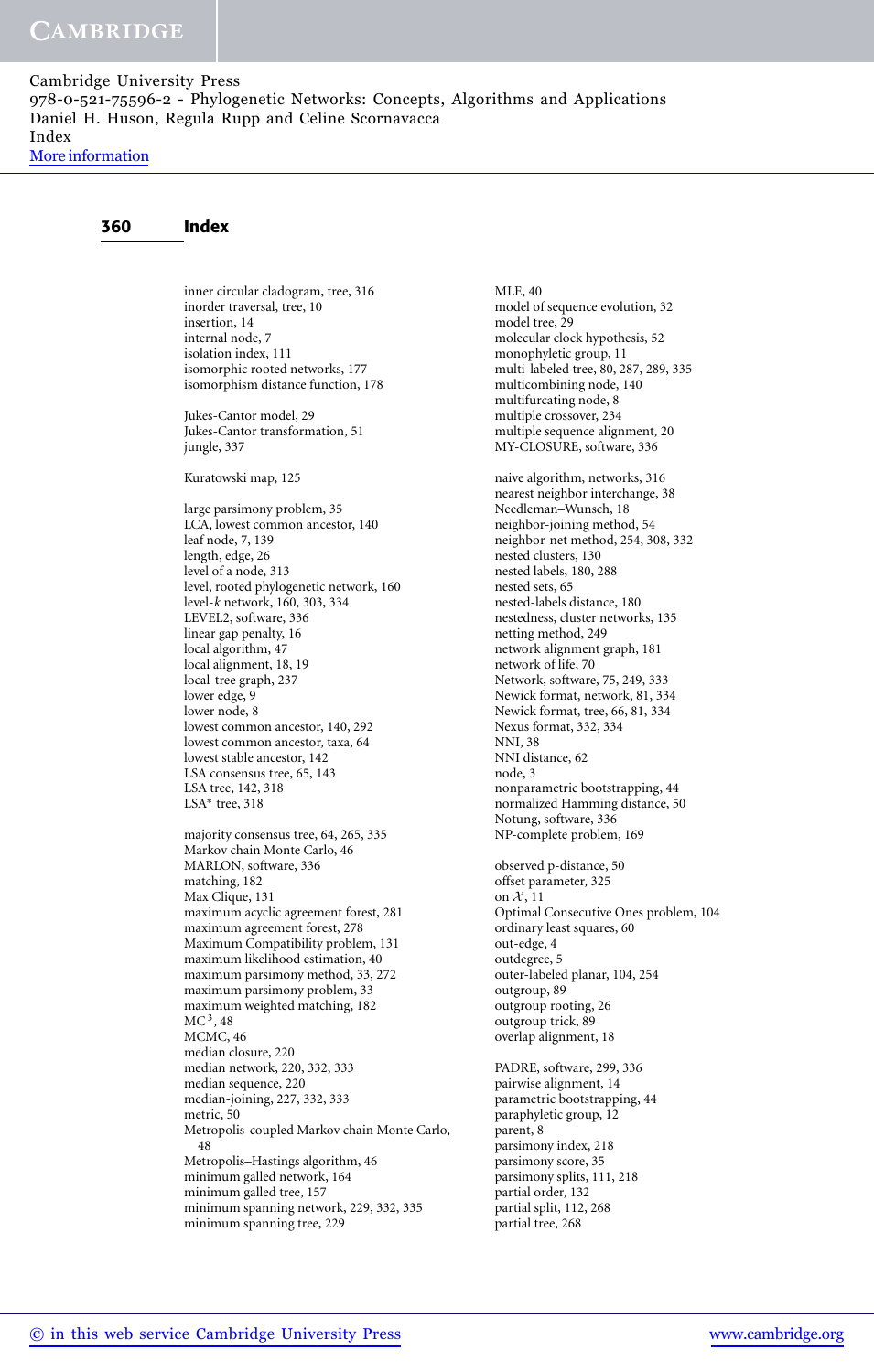## 361 Index

partially ordered set, 132 path-multiplicity distance, 179 path-multiplicity vector, 179 patristic distance, 51 PEGAS, software, 336 phylogenetic network, 69 phylogenetic tree, 25 phylogeny, 11 phylogram, 27, 323 PhyloNet, software, 336 planar, 190 plane drawing, 317 polyphyletic group, 12 posterior probability, 45 postorder traversal, DAG, 10 postorder traversal, tree, 10 preorder traversal, DAG, 10 preorder traversal, tree, 10 prior probability, 45 prior probability distribution, 45 probability of parsimony, 75, 334 processing pipeline, SplitsTree, 332 progressive alignment, 21 projection of splits, 98 properly contained, 156 purines, 15 pyrimidines, 15 QNet method, 308

QNet, software, 74, 336 quartet distance, 62 quartet topology, 108 quartet-net method, 308 quasi-median, 224 quasi-median closure, 224 quasi-median network, 224

radial diagram, split network, 330 radial diagram, tree, 329 reassortment, 79 reassortment network, 80 Recodon, software, 336 recombination network, 79, 233, 235 recombination node, 235 RecPars, software, 336 rectangular cladogram, network, 322 rectangular cladogram, tree, 315 rectangular phylogram, network, 325 rectangular phylogram, tree, 324 reduced median network, 222, 333 reducedness, cluster networks, 135 refinement, 6 related species, 11 relaxed minimum spanning network, 230 replacement, 14 representation of a cluster, 129 represented clusters, cluster network, 135 represented tree, 144 resolved tree, 8 resolved, rooted phylogenetic network, 140 restricted quasi-median, 232

restriction, clusters, 129 restriction, phylogenetic tree, 61, 275, 300 restriction, splits, 88 reticulate edge, 134, 139 reticulate node, 134, 139 reticulation, 134, 139 reticulation-separation, 135, 159, 288 reticulogram, 75, 261 Robinson-Foulds distance, 61, 122 root node, network, 139 root node, tree, 7 rooted  $X$ -network, 139 rooted phylogenetic network, 76, 138 rooted SPR, 277 rooted tree, 7 rooted tree, phylogenetic, 26 rooted triple, 300 rooted triple distance, 62 rooted triple encoding, 300 rooting a tree, 7 rSPR, 277 rSPR distance, 62, 277 seed-growing algorithm, 203 separated taxa, 129 separation property, 163 sequence-based methods, 33 Serial NetEvolve, software, 336 SHRUB, software, 337 sibling nodes, 166 simple graph, 4 single crossover, 234 Sliding MinPD, software, 337 small parsimony problem, 34 Smith-Waterman algorithm, 19 softwired, 76 softwired cluster distance, 174 softwired clusters, 146 softwired interpretation, 147 softwired network, 148 species phylogeny, 289 Spectronet, software, 337 split, 12, 44, 87, 88 split decomposition, 111, 114, 332 split encoding, 89 split extension, 112 split graph, 94, 329 split metric, 116 split network, 71, 96, 266, 329 split network, embedding of, 329 split part, 88 split prime residue, 116 split represented by *e*, 89 split size, 88 split weight, 88 SplitsTree, software, 72, 75, 192, 249, 253, 259, 299, 331, 332 SPR, 38, 335 SPR distance, 40, 62 stable ancestor, 142, 171, 175 stable descendant, 175